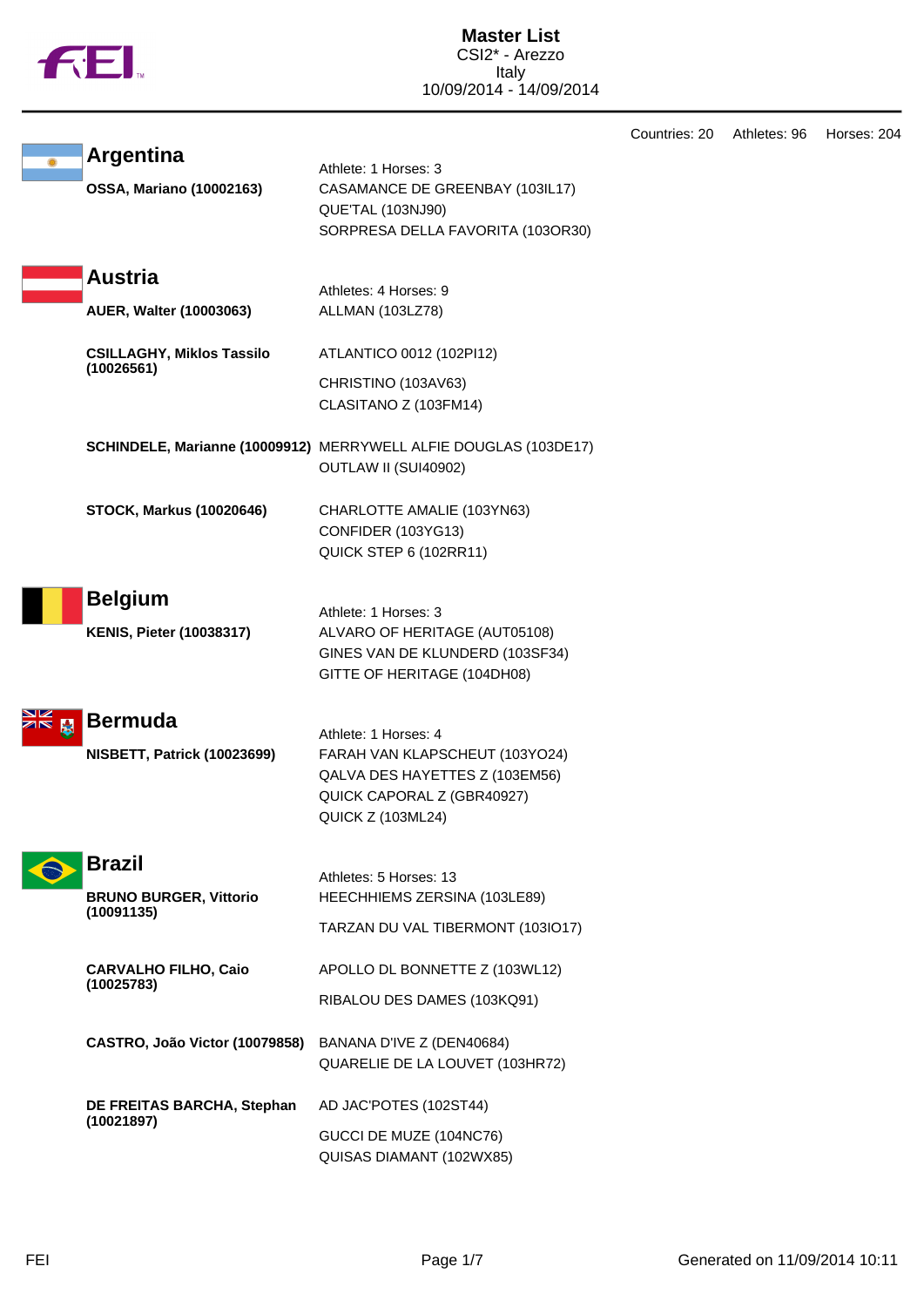|                                                    | <b>Master List</b><br>CSI2* - Arezzo                                                                                   |  |
|----------------------------------------------------|------------------------------------------------------------------------------------------------------------------------|--|
| <b>THEI</b>                                        | Italv<br>10/09/2014 - 14/09/2014                                                                                       |  |
| <b>MESQUITA MARINHO, Rodrigo</b>                   | BALOUZINO (102UP25)                                                                                                    |  |
| (10031704)                                         | BRASSICA (SWE40494)<br>CLEOFAS VAN WESTUUR (BEL42394)<br>VARIA (102SI25)                                               |  |
| <b>Canada</b><br><b>MANNIX, Vanessa (10059015)</b> | Athlete: 1 Horses: 2<br>GRAND CRU VD VIJF EIKEN (103JP15)<br>RUBENS LS LA SILLA (104AO57)                              |  |
| Colombia<br>DIAZ, Rodrigo (10002662)               | Athlete: 1 Horses: 2<br>CELESTA (102VP02)<br>CHESSY 17 (104IV31)                                                       |  |
| <b>Denmark</b><br>MARTINSEN, Emilie (10008601)     | Athlete: 1 Horses: 4<br>BOOMERANG (103UJ45)<br>CABALLERO (102XB79)<br>PACOME DES PLAINS (103EC33)<br>QUABBLE (103WV44) |  |
| <b>France</b>                                      | Athletes: 6 Horses: 8                                                                                                  |  |
| <b>BENATAR, Sarah (10044721)</b>                   | DEUXCHIN VAN DE LANDHOEK (102XR61)                                                                                     |  |
| HERBECQ, Francois (10103450)                       | LANCASTER 144 (GER42649)                                                                                               |  |
| LAFON, Philippe (10020206)                         | ROCK STAR CASTELLANE (103JV45)                                                                                         |  |
| <b>LEMOINE JONDET, Melanie</b><br>(10025524)       | CONDE 30 (102QY92)                                                                                                     |  |
|                                                    | CORNETTA 17 (103VT35)<br>VERKA DES HAZALLES (103BZ39)                                                                  |  |
| <b>PONCET, Sylvain (10047777)</b>                  | MALBROUCK DELAMOTTE (102QD47)                                                                                          |  |
| ZIELINSKI, Boris (10070415)                        | TWISKY DU VERCOL (104FL60)                                                                                             |  |
| <b>Germany</b><br>SCHNABEL, Antonia (10017962)     | Athlete: 1 Horses: 3<br>QUALESKA 3 (103DW57)<br><b>QUERRY (103LP95)</b><br>THEKLA QUINTA (103KS05)                     |  |
| <b>Greece</b><br><b>TSATSOU, Danae (10001041)</b>  | Athlete: 1 Horse: 1<br>QUEBAB DE KERGANE (103AU76)                                                                     |  |
| <b>India</b>                                       | Athlete: 1 Horses: 3                                                                                                   |  |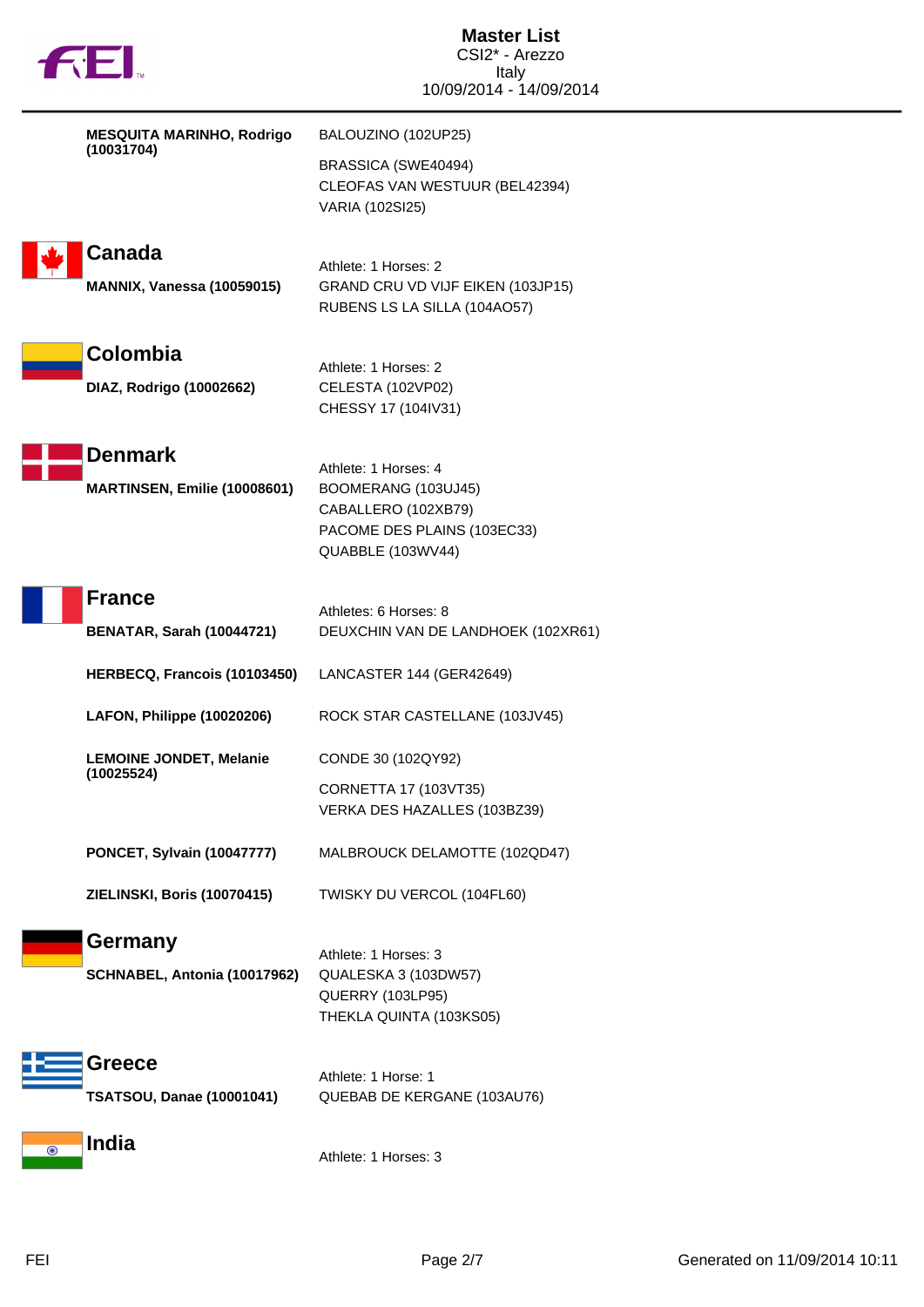| <b>FEI</b>   |                                                      | <b>Master List</b><br>CSI2* - Arezzo<br><b>Italy</b>            |
|--------------|------------------------------------------------------|-----------------------------------------------------------------|
|              |                                                      | 10/09/2014 - 14/09/2014                                         |
|              | <b>BAGAI, Sanjay (10024570)</b>                      | CARDOSO (102UQ18)<br>K 2 (102TP95)<br>PARODIE (NED07464)        |
|              | <b>Ireland</b>                                       | Athletes: 5 Horses: 11                                          |
|              | <b>BRODERICK, Greg Patrick</b>                       | MHS GOING GLOBAL (103TH95)                                      |
|              | (10029916)                                           | RINCARINA (103AS24)                                             |
|              | BUTLER, Alexander (10037270)                         | MONASTERY STUD MORE PLEASURE (103UL55)<br>WILL WIMBLE (102TL18) |
|              | <b>BUTLER, Edward (10028089)</b>                     | CAUGHERTY (103PY50)<br>CORNET SON (103SK72)                     |
|              | <b>CURRAN, Captain Geoff</b><br>(10007203)           | MULLAGHBANE (102QJ87)                                           |
|              |                                                      | RINGWOOD ABBEY (IRL40577)<br>SHANNONDALE RAHONA (104BF92)       |
|              |                                                      |                                                                 |
|              | <b>MCAULEY, Mark (10006836)</b>                      | DINGO DE AMORANDA (102PT90)<br>ISCO DE AMORANDA (102PT93)       |
|              |                                                      |                                                                 |
| <b>Italy</b> |                                                      | Athletes: 55 Horses: 114                                        |
|              | ALFONSO, Antonio (10008214)                          | BOA VISTA (ITA42044)<br>QUMRAN DE FELINES (102XV40)             |
|              |                                                      | WILL POWER R (103EP47)                                          |
|              | BALDINI, Filippo (10010020)                          | <b>VINSENT (102PQ53)</b>                                        |
|              | BARONI, Massimiliano (10002216) ACASSENDER (103OE52) |                                                                 |
|              |                                                      | DENICE T (104CL72)<br>HIDALGO (104CL73)                         |
|              | BARTOLETTI, Andrea (10000684)                        |                                                                 |
|              |                                                      | LARBRAKER (103WD41)<br>RIZZOTTO D'ENOCQ (103XP55)               |
|              | BARZAGHI, Lorenzo (10034809)                         | CHICITA 11 (103UR67)                                            |
|              |                                                      | COOL CLASSIC (ITA41489)                                         |
|              |                                                      | DAISY 781 (103XC50)<br>LIGIA DE AMORANDA (102PT92)              |
|              | <b>BICOCCHI, Emilio (10016406)</b>                   | ARES (104CN25)                                                  |
|              |                                                      | ARINO (103IW69)                                                 |
|              |                                                      | NAIADE DEL TERRICCIO (103TL18)<br>RODGERIO (103PN15)            |
|              | <b>BINDI, Federica (10010587)</b>                    | <b>BARON (103JK32)</b>                                          |

 $\blacksquare$ 

 $\overline{\phantom{a}}$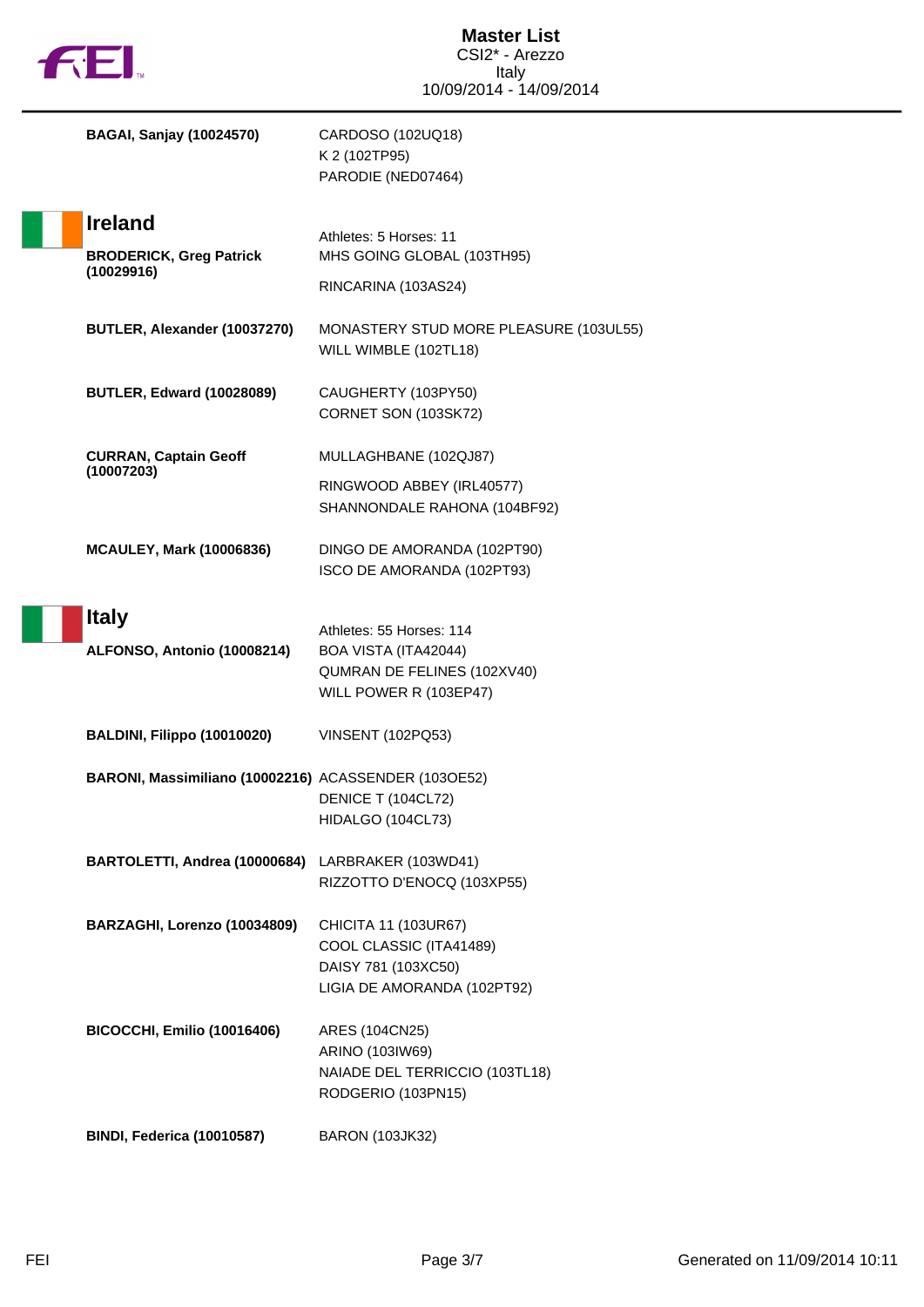

| BOCHICCHIO, Luigi (10042258)      | FIRENIGHT (103DW37)                                             |
|-----------------------------------|-----------------------------------------------------------------|
| <b>BOLOGNI, Filippo Marco</b>     | FIXDESIGN AMERIGO (103EH21)                                     |
| (10024724)                        | QUIDICH DE LA CHAVEE (102NI37)                                  |
| <b>BRACCI, Andrea (10000686)</b>  | BALOUETTE Z (103BT75)                                           |
|                                   | BORN FOR YOU (102YU64)                                          |
|                                   | CHICO'S LADY (104IV81)                                          |
| <b>CANACCINI, Sara (10084118)</b> | OCEANIA DI CAMPALTO (102NJ93)                                   |
| CANONICI, Angelica (10077270)     | ERNST VAN DE KAAI (103EM83)                                     |
|                                   |                                                                 |
| CAPPONI, Francesca (10010018)     | BIBI (104EO03)                                                  |
|                                   | ROYAL STAR (NED41305)<br>STALLONE (BEL41846)                    |
|                                   |                                                                 |
| CARRARA, Alberto (10016439)       | CASSIOPEJA (103LN65)                                            |
|                                   | CORNETTO (NED40807)                                             |
|                                   | <b>CRACK II (ITA43057)</b>                                      |
| CERRINI, Carolina (10057716)      | <b>BALEXUS (103OI48)</b>                                        |
|                                   | CAS (104EN10)                                                   |
| CHIMIRRI, Vincenzo (10011396)     | GAYATRI VAN'T WELTHOF (103TK59)                                 |
|                                   | <b>GINGER (HUN40655)</b>                                        |
|                                   | KEC GIORGIA (103LZ52)                                           |
|                                   |                                                                 |
| <b>CIALDI, Matteo (10002239)</b>  | BECAUSE OF YOU (103NA29)                                        |
| CIRIESI, Federico (10029177)      | CALIDA 46 (103IH06)                                             |
|                                   | CASSANDRA 285 (103NW88)                                         |
|                                   | CASSIONATO 46 (103ZB19)                                         |
|                                   | LENNY (103EP87)                                                 |
| <b>COLASANTI, Francesco</b>       | <b>VELTRO (102QS36)</b>                                         |
| (10067785)                        | ZINGARO MK Z (103AA29)                                          |
|                                   | D'ONOFRIO, Giuseppe (10016402) GERO VAN DE WAAIENBURG (104LY95) |
|                                   | MISS ALORA (103HX65)                                            |
|                                   | WOODSTOCK (102SE84)                                             |
| DE FILIPPO, Luisa (10043823)      | WINDROSE (103DQ52)                                              |
|                                   |                                                                 |
| DE LUCA, Lorenzo (10043516)       | EMIEL D'OR VD DURMSTEDE (103RW89)                               |
|                                   | VOICE DE LONGCHAMPS (103IG85)                                   |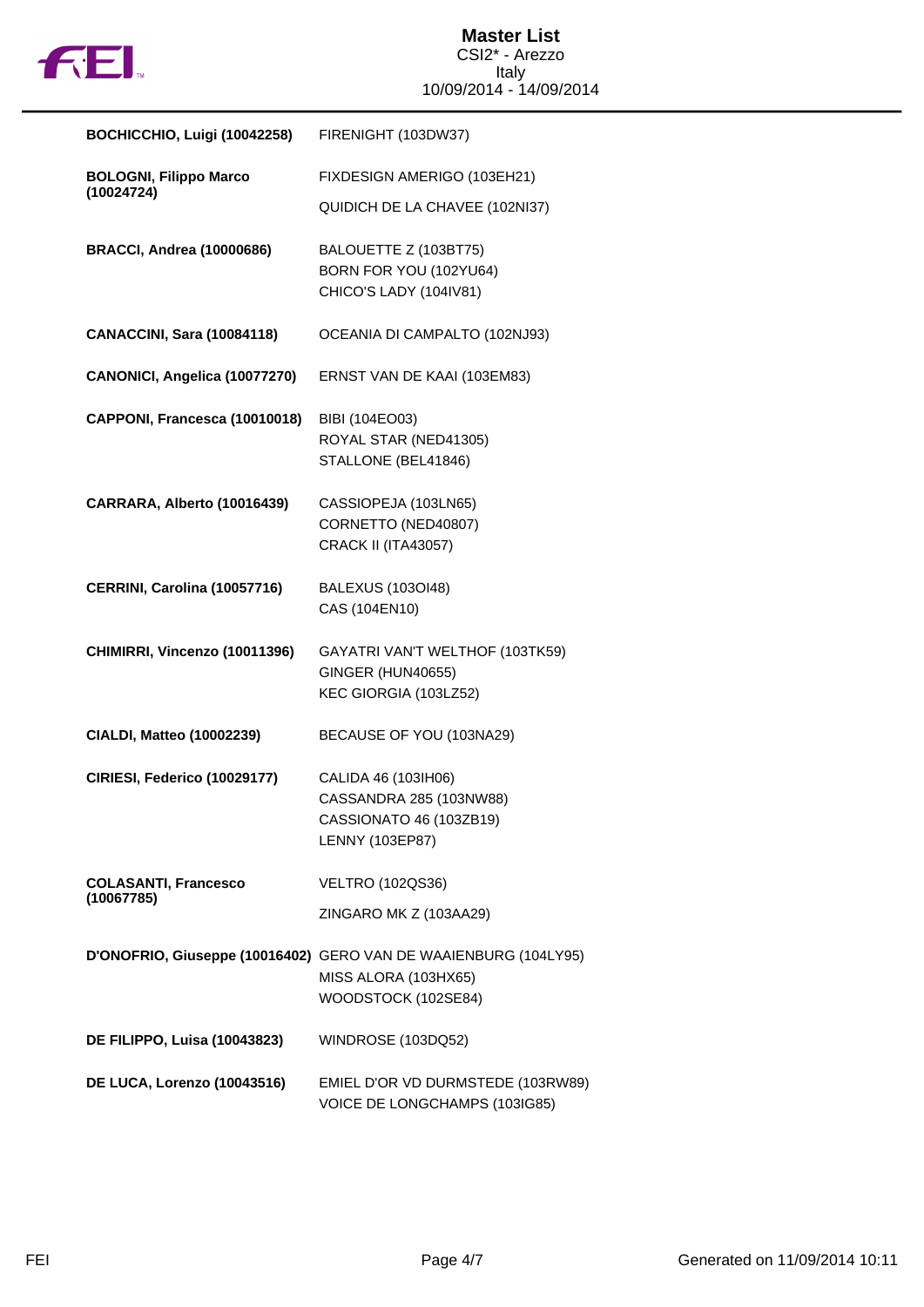

## **Master List** CSI2\* - Arezzo Italy 10/09/2014 - 14/09/2014

| FALZINI, Stefano (10005499)                              | IDEA MERAVIGLIOSA (103HZ43)<br>REMBRANDO (104HW02)                                                              |
|----------------------------------------------------------|-----------------------------------------------------------------------------------------------------------------|
| FANIGLIONE, Luna (10029736)                              | <b>CLAIRIS (102XQ44)</b>                                                                                        |
| FERRARA, Susanna (10002874)                              | CARDEA (104HW00)                                                                                                |
| FOCHI, Edoardo (10001154)                                | ESPERADO VD EIKENBOS (102VN59)<br>QARO DAN (103RP09)                                                            |
| <b>FOSSATI, Nicola (10106194)</b>                        | VICIBANTOS (104FX92)                                                                                            |
| <b>FRANCHI, Guido (10066041)</b>                         | QUIXOTIC DC (103SZ02)<br>SPRINGBOK (103RB55)                                                                    |
| GARCIA, Juan Carlos (10000431)                           | ADLERFAENGER (BEL41161)<br>DELPHINIUM DEL SOLE (102SA09)<br>IL RUBACUORI (104IK12)<br>MOKA DE MESCAM (FRA40639) |
| GARGINI, Eleonora (10016969)                             | MARKO POLO (103TD72)                                                                                            |
| <b>GAROFALO, Antonio Maria</b><br>(10033608)             | NICOTINA DEL TERRICCIO (104ND43)<br>POKER PLUS LE DUNE (103HD48)                                                |
| GAZZANO, Irene (10018607)                                | CAIPIRINJA DEI FOLLETTI (104GS56)<br>VITESSE (ITA43230)                                                         |
| <b>GIUNTI, Matteo (10016408)</b>                         | ALDATO (103NA21)<br><b>BOMBAY (104ES25)</b><br>CHEF V VEECATEN (103MG26)<br>GIPSY GIRL DU FLORICOT (104MZ76)    |
| IZZO, Orlando (10002438)                                 | UGANITO DU SEIGNEUR (102YM12)                                                                                   |
| <b>KAINICH, Davide (10001093)</b>                        | LORO PIANA PAOLINI 2 (GER43849)<br>OLIVER TWIST BAY (104FX43)                                                   |
| LIBERATI, Emiliano (10001206)                            | C S I (103KQ93)<br>FLORENZO VH KLAVERTJE VIER (102WR78)<br>USTINOV (103HF67)                                    |
| MAIORCHINI, Fabio (10008454)                             | ARRIBA (104IK26)                                                                                                |
| MARGHERITI, Stefano (10024596) ANNALEY COURAGE (103DZ05) |                                                                                                                 |
| MARINI, Christian (10000964)                             | LEXUS V THORNZELE Z (BEL42322)<br>ORSONE L'ENCHANTE (102NM29)                                                   |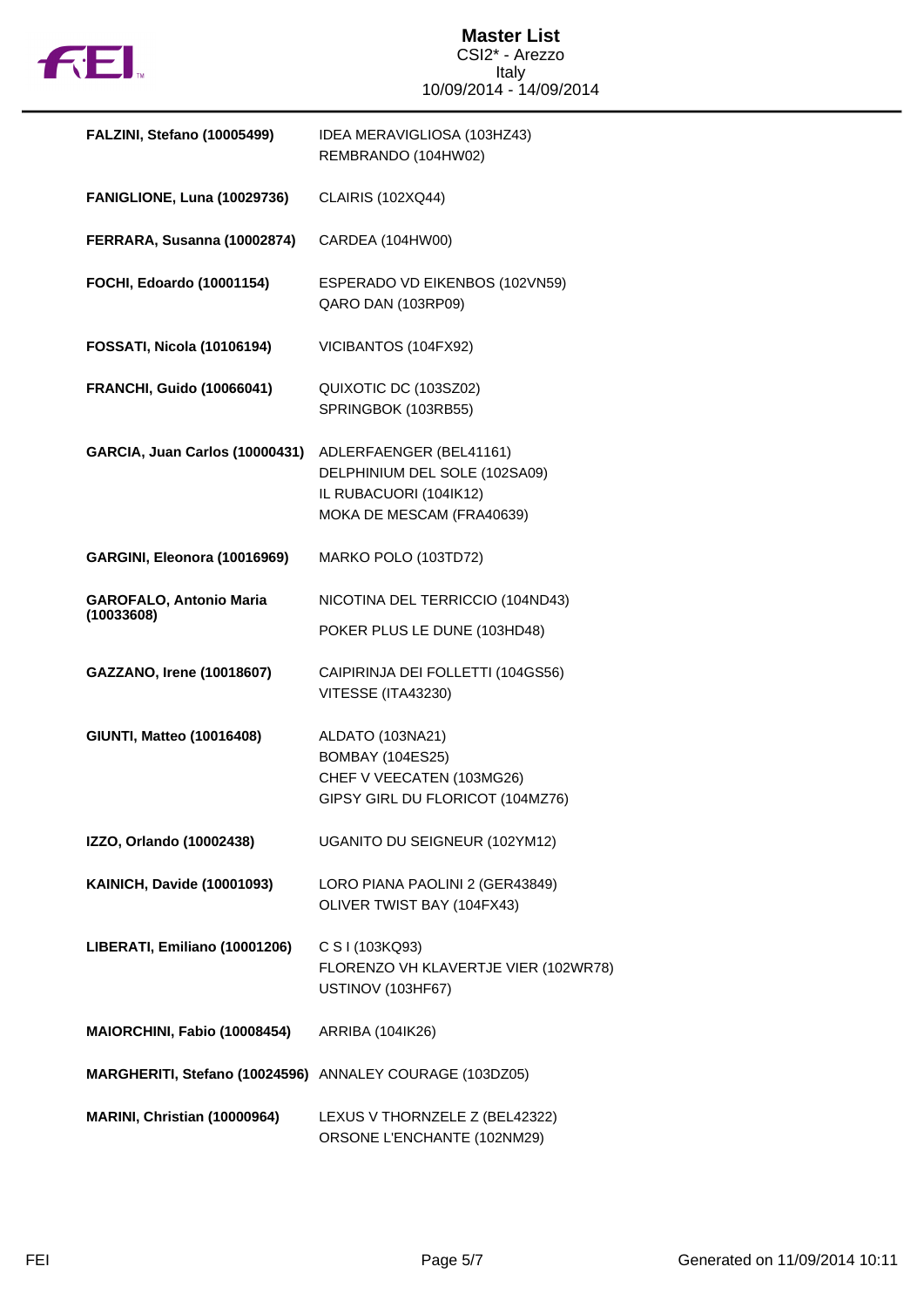

| <b>MASCIOTTI, Carlo (10000901)</b>                   | CARINA (103IS16)<br>GIGOLINO (ITA41712)<br>LORD ROCKY Z (102PZ07)                                                 |
|------------------------------------------------------|-------------------------------------------------------------------------------------------------------------------|
| MATTEI, Carlotta (10000914)                          | CRAZY LOU (104NF91)<br>ZANAKTA (103NG39)                                                                          |
|                                                      | MATTEUCCI, Mauro Jr (10008922) ARETHUSA MONTEFIORE (103HB72)                                                      |
| MENCOLINI, Paolo (10010418)                          | AGOTERMO (103HS61)<br>BALUCIENE (103TG78)<br>DANSECOUR DE MUZE (103AB01)                                          |
| MINOLI, Ludovica (10020645)                          | QUERIOT (103DR30)                                                                                                 |
| MOYERSOEN, Filippo (10016405)                        | LORO PIANA BIRICCHINA BELLA (103RH55)<br>LORO PIANA CANADA (102NY03)<br>LUCE LUCE (103TO30)                       |
| NICCOLAI, Maria Vittoria<br>(10002157)               | QUININE DU JAOLAS (102WD71)                                                                                       |
| PINARDI, Antonia Vita (10072179) CONRADG Z (102WU48) | GIGI L'AMOUROSO TER NOTELAERE (103SQ33)                                                                           |
| POLESELLO, Luigi (10071984)                          | LUDE DU CHATELIER (FRA41523)<br>PANAMA TAME (FRA47244)<br>QUICK LOWE (102MM24)<br>REEL STAR DES LUTHIER (103AH22) |
| <b>PRANDI, Roberto (10002655)</b>                    | ALA DEL CASTEGNO (ITA41858)<br>MAXIMO DEL CASTEGNO (103ZC33)                                                      |
| RIFFESER, Andrea (10000694)                          | KANNARINO (102MT89)<br>VALCOURT B (102MX23)                                                                       |
| ROSI, Luca (10031354)                                | GOYA DELLA FLORIDA (ITA09150)                                                                                     |
| ROTA, Mario (10029481)                               | REBUS DI VALMARINA (102SF93)<br>ROXANA DEI FOLLETTI (104JX95)                                                     |
| SEMINTENDI, Paola (10025487)                         | CASSILIO (102NL83)                                                                                                |
| <b>SESTINI, Danilo (10029368)</b>                    | BALOUDETTE (103DC27)<br>RALISKA DE COQUERIE (103IF49)                                                             |
| ZORZETTO, Eleonora (10006433)                        | VILLENEUVE D. (ITA42415)<br>VUMPACI VD ZUUTHOEVE (BEL10236)                                                       |
| <b>Poland</b>                                        | Athlete: 1 Horses: 3                                                                                              |